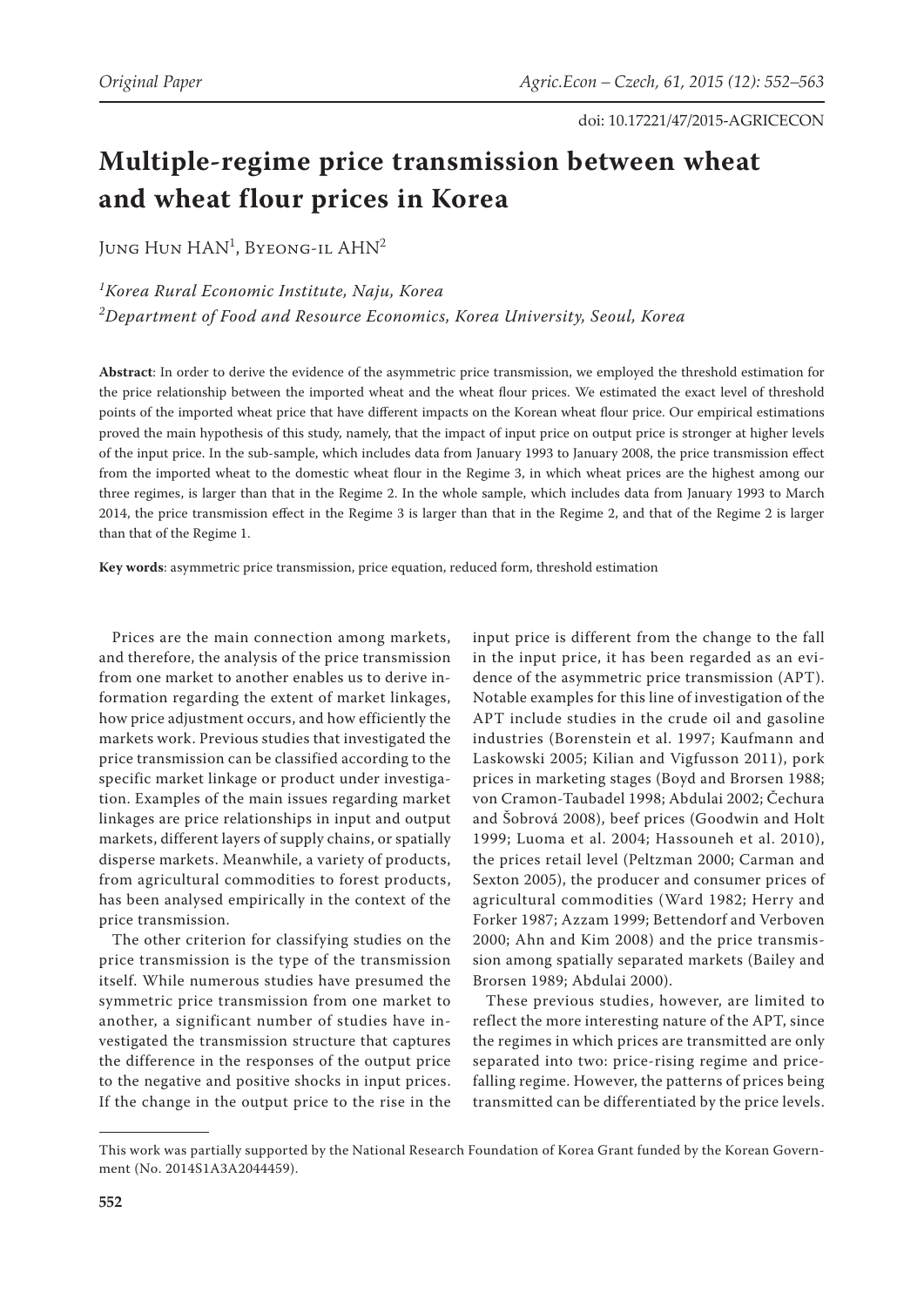In other words, if the price of interest is below a reference point, then the price transmission appears differently from the one when the price is above the reference level. This implies the number of regimes that have different price-transmitting patterns is not only two as in the above studies but it depends on the number of the reference points which are proven to be statistically meaningful. Building on this line of study that allows multiple regimes, the present study investigates the APT by differentiating the regimes of price transmission using the threshold regression for the relationship between the imported wheat price in Korea and the wheat flour price.

Wheat consumption in Korea has continuously increased during the last several decades and wheat products have become second most important food after rice. With this background, the wheat flour price has received much attention from the consumers and the government since it significantly influences the food expenditure of households. Wheat flour is a primary product processed from wheat, therefore, the wheat price is the major determinant of the wheat flour price. In Korea, most of wheat is imported, thus the fluctuation of the international wheat price is directly transmitted to the prices of domestic wheat flour and the related wheat products. In this regard, a number of studies have attempted to investigate the relationship between the prices of wheat and the wheat flour prices in Korea. Kim and Kim (2009) estimated the lead-lag relationship between domestic wheat flour and price of the imported wheat. Hwang et al. (2012) analysed the price transmission effects from wheat to the wheat flour prices. Kim et al. (2012) estimated the APT effects between wheat and the wheat flour prices. Lee et al. (2011) analysed the effects of increase in the wheat price on the wheat products such as the wheat flour, bread and noodles. However, none of these studies have investigated the APT in the framework of multiple regimes. The research question that the present study investigates is whether there exist specific reference levels of the international wheat price (i.e., the threshold points) by which the price transmission from wheat to wheat flour are differentiated. If there exist the reference prices, how the price transmission effects differ by the regimes is the other issue that the present study intends to explore. If we have different transmission patterns at different levels of international wheat prices, the implications of wheat price to the domestic market and the associated policy considerations would differ by each regime.

Most previous studies on the APT focused on the relationship between the input and output prices only, whether they followed the traditional approach that differentiates the price-rising regime from the pricefalling regime or the methodology that allows several regimes by which different price transmission patterns appear. The current paper contributes to the literature by reflecting the influences of the demand and supply shifters on the input–output price relationship. When the input and output markets are faced with common factors that influence both prices, a simple setting that focuses on the price transmission from input to output would be sufficient for the empirical implementation. However, for the relationship between wheat and wheat flour prices, the factors that affects the wheat flour price are not the same as those which affect the wheat price since wheat the price is determined at the international market whereas the wheat flour price is formed at the domestic market. In selecting the demand and supply shifters for the wheat flour price equation, the current study includes a theoretical framework of the input demand and the final demand and also uses the industrial background. In the empirical analysis, the redundant variable tests are performed and the endogeneity problem is controlled for estimating a reasonable price equation.

# **EMPIRICAL MODEL**

A large number of previous studies on the APT analysed the asymmetric price transmission by differentiating the regimes based on the criteria of the increase or decrease in the input price. Thus, these approaches can test only the asymmetry of the response of output price to the increased and decreased input price. However, if we depend on the threshold regression, the criteria that differentiate the regimes for different APT results can be endogenously determined (Goodwin and Holt 1999l; Ghoshray 2002; Myers and Jayne 2011; Simioni et al. 2013).

For the application of the threshold regression model, first we set up the reduced form price equation based on the demand and supply of wheat flour. Wheat flour is consumed partially by final consumers for the household purposes. However, it is demanded generally by the industry users or restaurant owners as an input for making wheat products, such as bread and noodles. Thus, we have to consider several aspects in deriving the wheat flour price equation. Equation (1) indicates demand for wheat flour when it is con-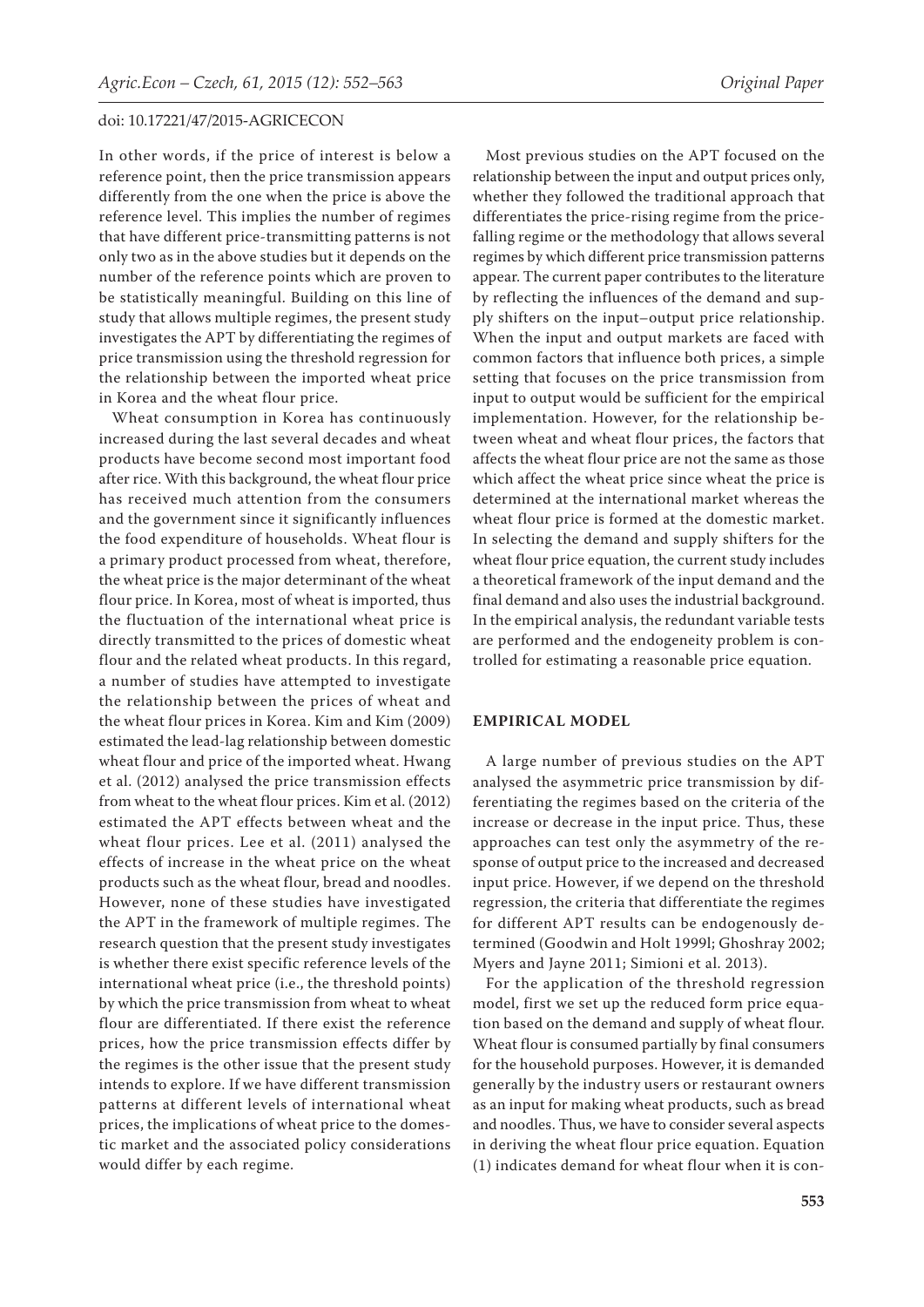sumed as a final good by consumers. Equation (2) shows demand for wheat flour when it is demanded as an intermediate good or an input.

$$
Q_{DD} = f_{dd} \left( P_f \text{ Inc}, P_m \right) \tag{1}
$$

$$
Q_{ID} = f_{ID} \left( P_{fP} \ P_{rm} \right) \tag{2}
$$

where  $P_f$  is the wheat flour price faced by consumers, *Inc* is the consumers' income,  $P_m$  is the demand shifter (e.g., the prices of substitutes and complementary goods) when it is demanded as a final good,  $P_{fp}$  is the wheat flour price faced by the industry users or restaurant owners and  $P_{rm}$  is the demand shifter of wheat flour demand when it is demanded as an intermediate good. From the production theory, we can derive the input demand, which is a function of its own price, other input prices, and output prices. Thus, the demand shifter  $P_{rm}$  in Equation (2) may include the prices of wheat products (e.g., bread, noodles, and ramen) and the prices of inputs that can substitute wheat flour in wheat products. By aggregating Equations (1) and (2), we can represent the total demand for wheat flour as  $Q_D = f_d (P_f P_{ff} P_{rm} P_{rm} P_{cm}$ . For the simplicity, we assume the price  $(P_f)$  faced by the industry users or restaurant owners is lower than the price of  $P_f$  by  $\delta$ percent since the industry users or restaurant owners are likely to purchase the wheat flour in a large volume thus would purchase at a lower (or discounted) price. Under this assumption, the aggregate demand can be expressed as the Equation (3), reflecting the share  $(\theta)$  of consumption by the consumers within the total consumption of wheat flour. The composite price  $P_{fC}$  in Equation (3) is the share-weighted average prices of  $P_f$  and  $P_{ff}$ .

$$
Q_D = f_d(P_f, (1 - \delta)P_f, P_{rm}, Inc, P_m)
$$
  
=  $f_d([(\theta + (1 - \theta)(1 - \delta))P_f, P_{rm}, Inc, P_m)$  (3)  
=  $f_d(P_{fc}, P_{rm}, Inc, P_m)$ 

On the other hand, the supply of wheat flour includes several cost-side factors. The most important raw material for producing wheat flour is wheat while other input costs for making wheat flour can influence the supply of wheat flour. Therefore, the supply function of wheat flour can be represented as the Equation (4), assuming the effective price that is paid by the wheat flour producers is the composite price of  $P_{\text{fC}}$ .

$$
Q_S = f_S(P_{fc}, P_w, W) \tag{4}
$$

where  $P_w$  is the price of wheat and *W* is the supply shifter for wheat flour, such as the prices of inputs for making wheat flour. Under the equilibrium of wheat flour supply and demand, we can derive the reduced-form price equation as the Equation (5).

$$
P_{fc} = f(P_w, P_{rm}, Inc, P_m, W) \tag{5}
$$

Equation (6) shows how to specify the threshold with which we differentiate the regimes of the price transmission between the input and output prices, if there are two threshold points (i.e.,  $c_1$  and  $c_2$ ) in the input price.

$$
P_t^{output} =
$$
  
=  $\alpha_1 + \phi_1 P_t^{input} + \beta_1 DS_t + \gamma_1 SS_t + \varepsilon_t$  if  $P_t^{input} < c_1$   
=  $\alpha_2 + \phi_2 P_t^{input} + \beta_2 DS_t + \gamma_2 SS_t + \varepsilon_t$  if  $c_1 \le P_t^{input} < c_2$  (6)  
=  $\alpha_3 + \phi_3 P_t^{input} + \beta_3 DS_t + \gamma_{31} SS_t + \varepsilon_t$  if  $P_t^{input} > c_2$ 

where  $P_t^{output}$  is the output price,  $P_t^{input}$  is the input price,  $DS_t$  is the demand shifter and  $SS_t$  is the supply shifter. The wheat flour price is the output price in the relationship between the wheat price and wheat flour price. In comparison with the Equation (6), the variables  $P_{rm}$ *. Inc* and  $P_{m}$  in the Equation (5) are the demand shifter *DS* and the variable *W* in the Equation (5) is the supply shifter *SS*. For empirical implementation, we considered demand shifters of wheat flower to be prices of ramen, bread, meat, and rice as well as the personal income, and the supply shifters of wheat flour to be the prices of electricity, intermediate goods, and wage. We identified the threshold points and estimated the price equations in the different regimes by the following econometric procedures in Hansen (2000).

# **DATA**

The data used in the empirical estimation are explained in Table 1. We depend on the monthly data from January 1993 to December 2013. The wheat flour price, the dependent variable, is the consumer price index for the domestic flour market and the base year is 2010 (i.e., the average of monthly prices in 2010 is set to be 100). The imported wheat price, the variable for threshold points, is calculated by dividing the total value of the imported wheat by the total quantity of the imported wheat.

As discussed in Section 2, we included demand and supply shifters for the wheat flour price equation. *Elec, Wage, and Inter* are the variables for the supply shifters*. Elec* is the producer price index of electricity. *Wage* in Table 1 is the wage index in the processing industry. *Inter* is the price index for the intermediate goods in the manufacturing indus-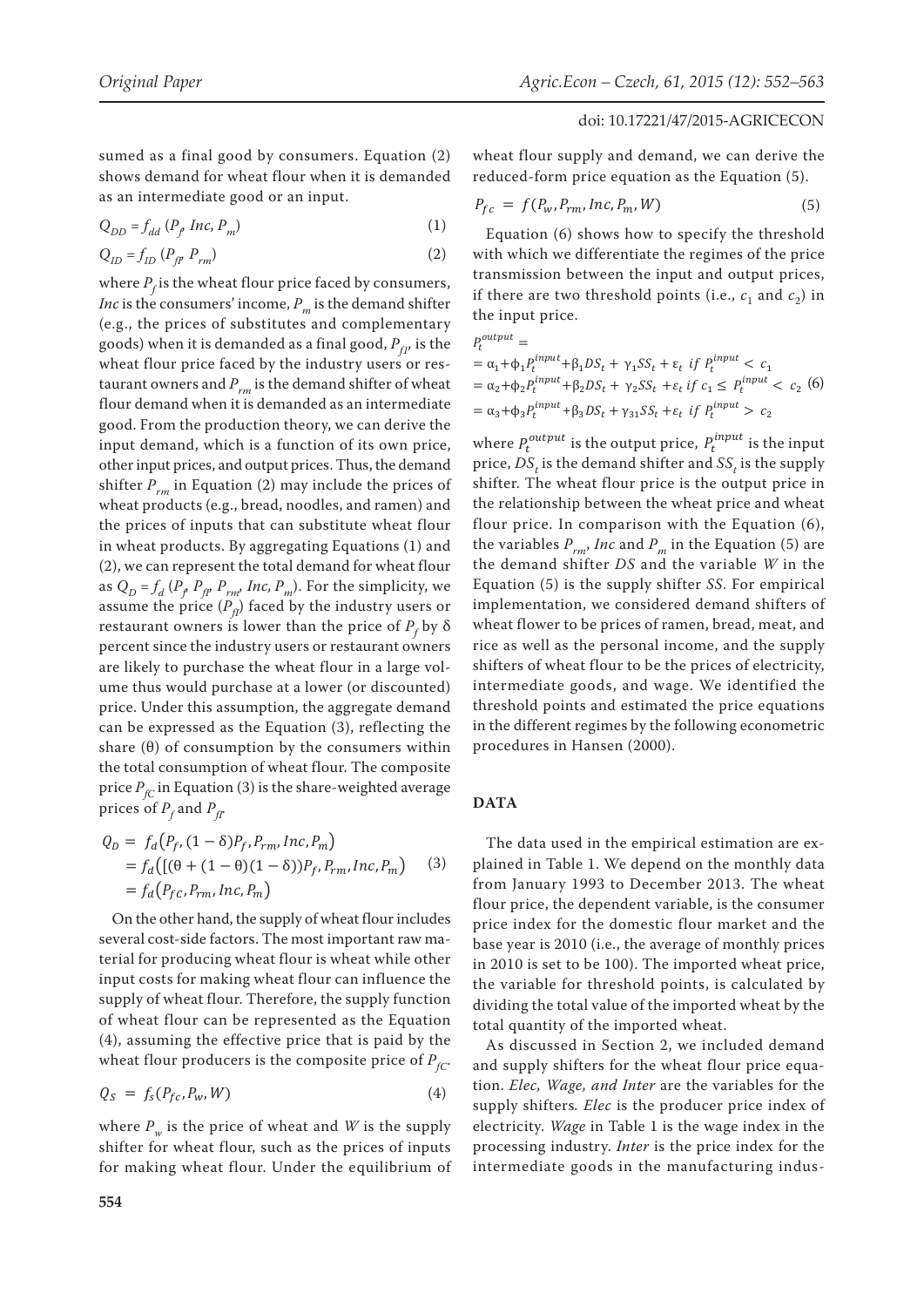| Variable     | Explanation of variable                                                              |
|--------------|--------------------------------------------------------------------------------------|
| Flour        | Consumer price index of wheat flour (average of monthly prices in 2010 = 100)        |
| Wheat        | Imported wheat price per kg (Won, nominal)                                           |
| Elec         | Producer price index of electricity (average of monthly prices in $2010 = 100$ )     |
| Wage         | Wage index in processing industry (average of monthly prices in $2010 = 100$ )       |
| Inter        | Index of intermediate goods in industry (average of monthly prices in $2010 = 100$ ) |
| Ramen        | Consumer price index of ramen (average of monthly prices in $2010 = 100$ )           |
| <b>Bread</b> | Consumer price index of bread (average of monthly prices in $2010 = 100$ )           |
| Meat         | Consumer price index of meat (average of monthly prices in $2010 = 100$ )            |
| Rice         | Consumer price index of rice (average of monthly prices in $2010 = 100$ )            |
| Income       | Growth rate of nominal income (%)                                                    |
| Soybean oil  | Consumer price index of soybean oil (average of monthly prices in $2010 = 100$ )     |
| Dummy1       | Period of IMF financial crisis (IMF period $= 1$ , 0 otherwise)                      |
| Dummy2       | Period of international financial crisis (crisis period $= 1$ , 0 otherwise)         |

try. On the other hand, *Ramen, Bread, Meat, Rice, Income*, and *Soybeanoil* are the variables included as the demand shifters. *Ramen* in Table 1 indicates the consumer price index of ramen. *Bread* in Table 1 is the consumer price index of bread. *Meat, Rice* and *Soybeanoil* in Table 1 are the consumer price indexes of meat, rice, and soybean oil. As an income variable, we used the growth rate of the nominal income. All the data other than the wheat price were collected from the Korean Statistical Information Service (KOSIS). Wheat prices are based on data from the Korean Agricultural Trade Information (KATI) and the Economic Statistics System (ECOS). In order to reflect the impacts of the financial crises in 1998 and 2008, we included dummy variables (*Dummy 1* and *Dummy 2*).

Table 2 presents the summary statistics of the data. The wheat flour price index is between 30.80 and 147.44. The threshold variable, the imported wheat price, is between 131.28 and 636.52 won/kg. Since

| Table 2. Data summary statistics |  |  |
|----------------------------------|--|--|
|----------------------------------|--|--|

| Variable     | Max    | Min    | Mean   | S.D    |
|--------------|--------|--------|--------|--------|
| Flour        | 147.44 | 30.80  | 70.51  | 30.73  |
| Wheat        | 636.52 | 131.28 | 262.93 | 114.61 |
| Elec         | 136.53 | 56.46  | 80.74  | 20.49  |
| Wage         | 124.81 | 27.83  | 71.43  | 26.96  |
| Inter        | 110.62 | 53.64  | 79.34  | 17.05  |
| Ramen        | 107.91 | 40.96  | 74.91  | 21.48  |
| <b>Bread</b> | 126.64 | 44.34  | 80.23  | 20.40  |
| Meat         | 115.10 | 44.19  | 71.74  | 22.98  |
| Rice         | 129.99 | 67.27  | 102.25 | 14.86  |
| Income       | 6.5    | $-6.8$ | 1.75   | 1.93   |
| Soybean oil  | 112.10 | 40.57  | 70.88  | 22.79  |

*Flour, Elec, Wage, Inter, Ramen, Bread, Meat, Rice*, and *Soybeanoil* are price indexes, the range of the imported wheat prices in Table 2 is broader than these variables. *Income* is the growth rate of nominal income, thus, it has a minimum value of the negative number, −6.8.

As mentioned, wheat is the second largest grain consumed in Korea after rice; the country's per capita annual consumption of wheat is 33.9 kg. Currently, the ratio of the domestic production to the total consumption of wheat is only 0.7% and most is imported from other countries, such as the US and Canada. Therefore, from the perspective of Korea, the wheat price is determined exogenously and the domestic wheat flour price is influenced mainly by the imported wheat price. Meanwhile, Korea does not import wheat flour, thus the price of wheat flour is purely determined at the domestic market. As Figure 1 shows, wheat and wheat flour prices in Korea move in a similar fashion but show different transmission patterns by the period.

The movements in wheat and wheat flour prices are very similar before a big spike in the international prices of grain, including wheat, in 2008. However, after 2008, the relationship between wheat and wheat flour prices changes. While the wheat prices in 2009 and 2010 fell significantly after the rapid increase in 2008, they remained at a relatively high level, albeit lower than in 2008. This suggests a threshold point around the time of the big spike in 2008. Another observable characteristic in Figure 1 is the pattern of the price gap between the wheat and wheat flour prices. The differences are large at the wheat price of around 350 won/kg or 430 won/kg, which implies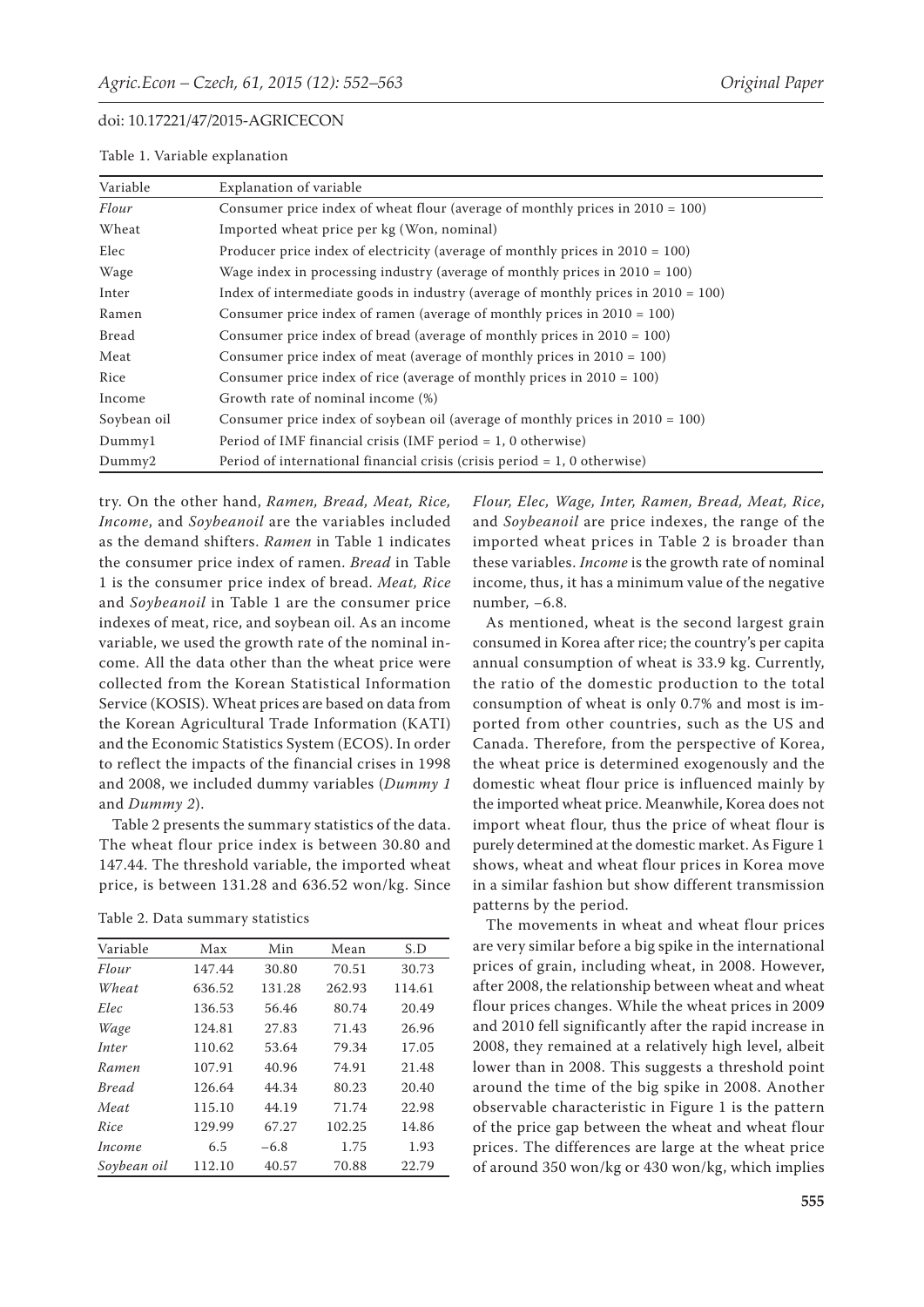

Figure 1. Prices of domestic flour and imported wheat

Note: Since there is no announced data for the wheat flour price, we illustrate the price index of wheat flour. The left vertical axis indicates the price index of wheat flour (2010 = 100) and the right vertical axis indicates the price of imported wheat (Korean won/kg).

that these price levels are other candidates for the threshold points.

## **ESTIMATION RESULTS**

It is widely known that there was a strong spike in the world grain prices in 2008.<sup>1</sup> To investigate how big this shock was on the price transmission structure, we first estimated the wheat flour price equation using the sub-sample that does not include the impact in 2008, and then, we estimated the price equation including the shock in 2008. For this, we divided the data into samples. The first sample (sub-sample) covers January 1993–January 2008 and the second sample, which is the whole sample, covers January 1993–March 2014.

In estimating the reduced-form price equation, we followed several steps. First, we estimated the base model, which includes all candidate variables of the demand and supply shifters that can affect the domestic wheat flour price. Next, we found redundant variables whose influences are trivial. Some unneces-

sary variables are excluded based on the result of the redundant variable test. Third, we tested the existence of threshold points. If the test results indicated a significant threshold point, we conducted the threshold test again for each regime which is differentiated by the threshold point identified by the prior test. Finally, we estimated the price equations for each regime.

## **Estimation results of base equation**

Table 3 represents the estimation results of the base price equation. In conducting the empirical implementation, the initial price equation that includes all the variables, *Wheat, Wage, Inter, Elec, Ramen, Soybeanoil, Bread, Income, Rice, Meat, Dummy1* and *AR(1)* was estimated (as in table 1 and 3 in appendix) first. In this initial equation, *Dummy1* is the dummy variable that represents the period of the Asian financial crisis in 1997–1998 while *Dummy2* represents the period of the international financial crisis in  $2008~2009$ . After estimating the initial equation, the redundant variable test was performed. For

<sup>&</sup>lt;sup>1</sup>Regarding the reasons for the price shock in 2008, there have been alternative explanations such as increase in the feed use due to meat consumption rises in Indian and China, decrease in production due to drought and fire, speculative bubbles, rise in energy and fertilizer costs, dollar depreciation and increase in biofuel demand etc. Among these reasons, change in demand shifter such as the policy that surge in demand for biofuel is proven to have a significant effect (Wright 2014).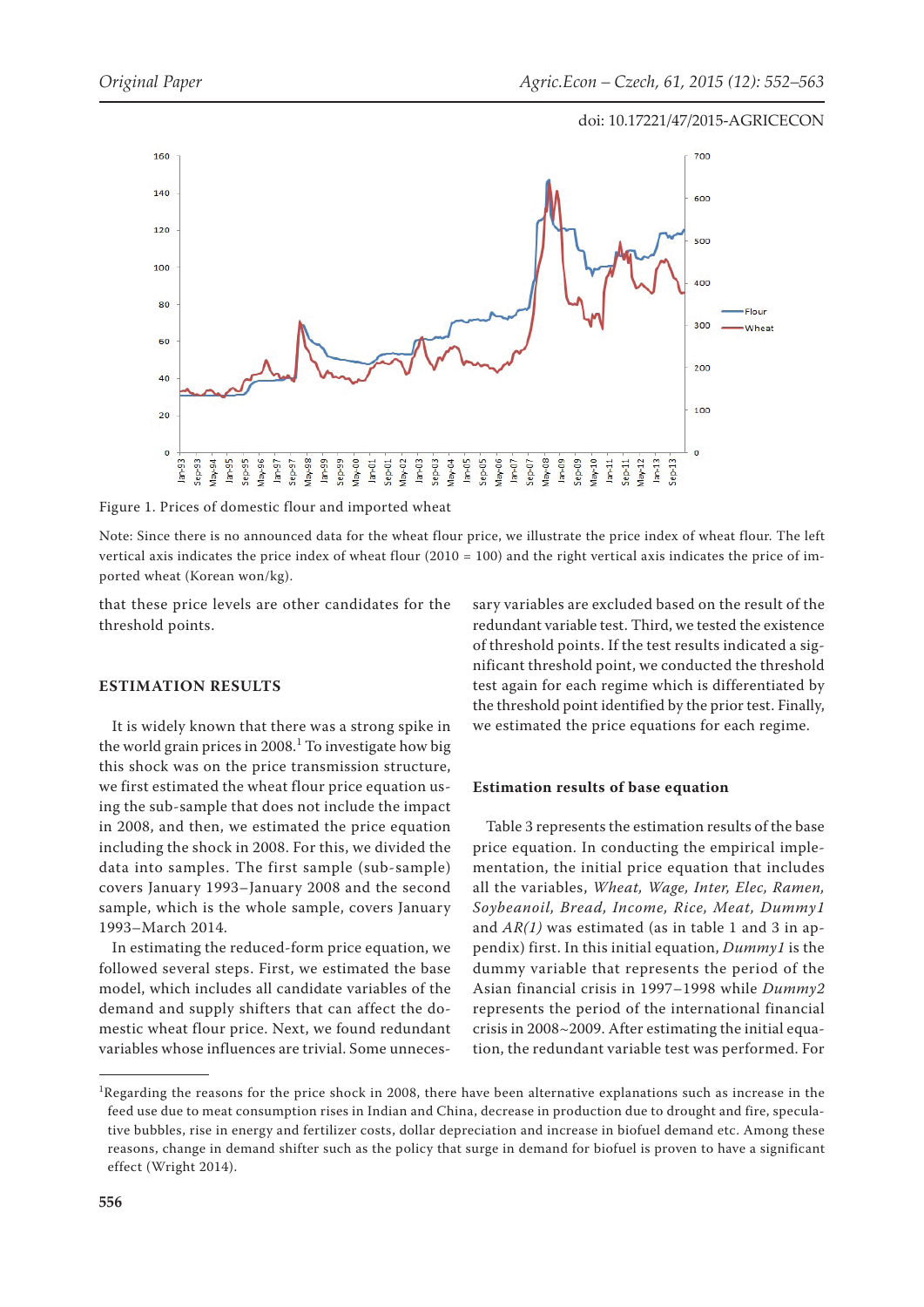| Variables             | Estimation result using<br>sub-sample<br>(Jan. 1993–Jan. 2008) |          | <b>Estimation results</b><br>using<br>whole sample (Jan.<br>1993-Mar.2014) |           |
|-----------------------|----------------------------------------------------------------|----------|----------------------------------------------------------------------------|-----------|
| Constant              | $-52.8999$ **                                                  | (7.3157) | $-15.1568$                                                                 | (17.9340) |
| Wheat                 | $0.1278***$                                                    | (0.0152) | $0.0267***$                                                                | (0.0085)  |
| Inter                 | $0.8981***$                                                    | (0.1465) | $0.8174***$                                                                | (0.1751)  |
| Soybean oil           | $0.2986^{***}$                                                 | (0.0967) | $0.2340***$                                                                | (0.0659)  |
| Income                | 0.3833                                                         | (0.2655) | 0.1878                                                                     | (0.2307)  |
| Dummy1                | 0.5817                                                         | (1.7477) | $6.1252***$                                                                | (1.8447)  |
| Dummy2                |                                                                |          | 17.9899***                                                                 | (1.6880)  |
| AR(1)                 | 0.8326                                                         | (0.0546) | $0.9761$ ***                                                               | (0.0190)  |
| Adjusted<br>R-squared | 0.981752                                                       |          | 0.994214                                                                   |           |

| Table 3. Estimation results of price equation |  |  |  |
|-----------------------------------------------|--|--|--|
|-----------------------------------------------|--|--|--|

( ) indicates standard error; \*, \*\*, and \*\*\* are significant at 90%, 95%, and 99% levels

this test, we preselected key variables from the direct and indirect demand shifters as well as the supply shifters. Of the demand shifters for the direct demand for wheat flour, we chose *Income* as the preselection variable because income is an important factor for the consumer decisions. Of the demand shifters for the indirect demand (i.e., the input demand for wheat flour), we chose the price of *Ramen* as the preselection variable because the production quantity of *Ramen* is the largest among the foods processed from wheat flour. Of the supply shifters, we chose the price of the intermediate good (*Inter*) as the preselection variable because the intermediate goods include all the most important inputs for making wheat flour, other than wheat.

The redundant variable test indicated that *Wage, Elec, Bread, Rice*, and *Meat* are unnecessary variables (as in Table 2 and 4 in appendix). Therefore, we estimated the final form of the empirical equation as in Table 3 after excluding these redundant variables. The price of ramen influences the price of wheat flour because it is an output price that is one of the most important explanatory variables in the input demand function of wheat flour. However, at the same time, the price of wheat flour is an input price for making ramen, and thus, it influences the ramen price. Therefore, there arises a simultaneity issue that is a type of the endogeneity problem. In order to handle this problem, we used an instrumental variable. A reasonable instrumental variable has to be related closely with the price of ramen, but it must not affect the wheat flour price. We chose the price of the soybean oil because this product is one of the most important materials to make ramen but is not related with the price of wheat flour.

In the results from the sub-sample period, the estimated coefficient of *Wheat* is significantly positive. The coefficient on *Inter* is estimated to be a significantly positive number. The coefficient on the instrument variable, *Soybeanoil*, is estimated to be 0.2986 and is significantly positive. For the whole sample period, the estimated coefficients of *Wheat, Inter*, and *Soybeanoil* are 0.0267, 0.8174, and 0.2340, respectively. We used the empirical equation that yields the results in table 3 as the final form of the price equation for testing the existence of thresholds and estimating the transmission equation by each regime.<sup>2</sup>

#### **Test results for the existence of threshold points**

Table 4 reports the results of the test for the existence of the threshold points based on the sub-

|                                 | Whole data range                    | Regime A                                                                    | Regime B<br>no threshold in regime B<br>(upper the wheat price of<br>$208.8435$ won/kg) |  |
|---------------------------------|-------------------------------------|-----------------------------------------------------------------------------|-----------------------------------------------------------------------------------------|--|
| Null hypothesis                 | no threshold in whole<br>data range | no threshold in regime A<br>(under the wheat price of<br>$208.8435$ won/kg) |                                                                                         |  |
| Number of bootstrap Replication | 1000                                |                                                                             | 1000                                                                                    |  |
| Trimming %                      | 0.01                                | 0.01                                                                        | 0.01                                                                                    |  |
| Threshold estimate              | 208.8435 won/kg                     | 194.6068 won/kg                                                             | 232.9253 won/kg                                                                         |  |
| Bootstrap P-value               | 0.023                               | 0.119                                                                       | 0.050                                                                                   |  |

Table 4. Threshold estimation results based on the sub-sample

 $2$ We checked whether seasonality should be controlled in the price equation since monthly data is used in the analysis. The *F*-test statistics for the null hypothesis that seasonal dummies are jointly zeros were 0.2364 (2, 170) and 0.9818 (3, 243) with *p*-values of 0.8709 and 0.4019 for the sub- and whole sample estimations, respectively. Therefore, we did not include seasonal dummy variables in the final form of price equation.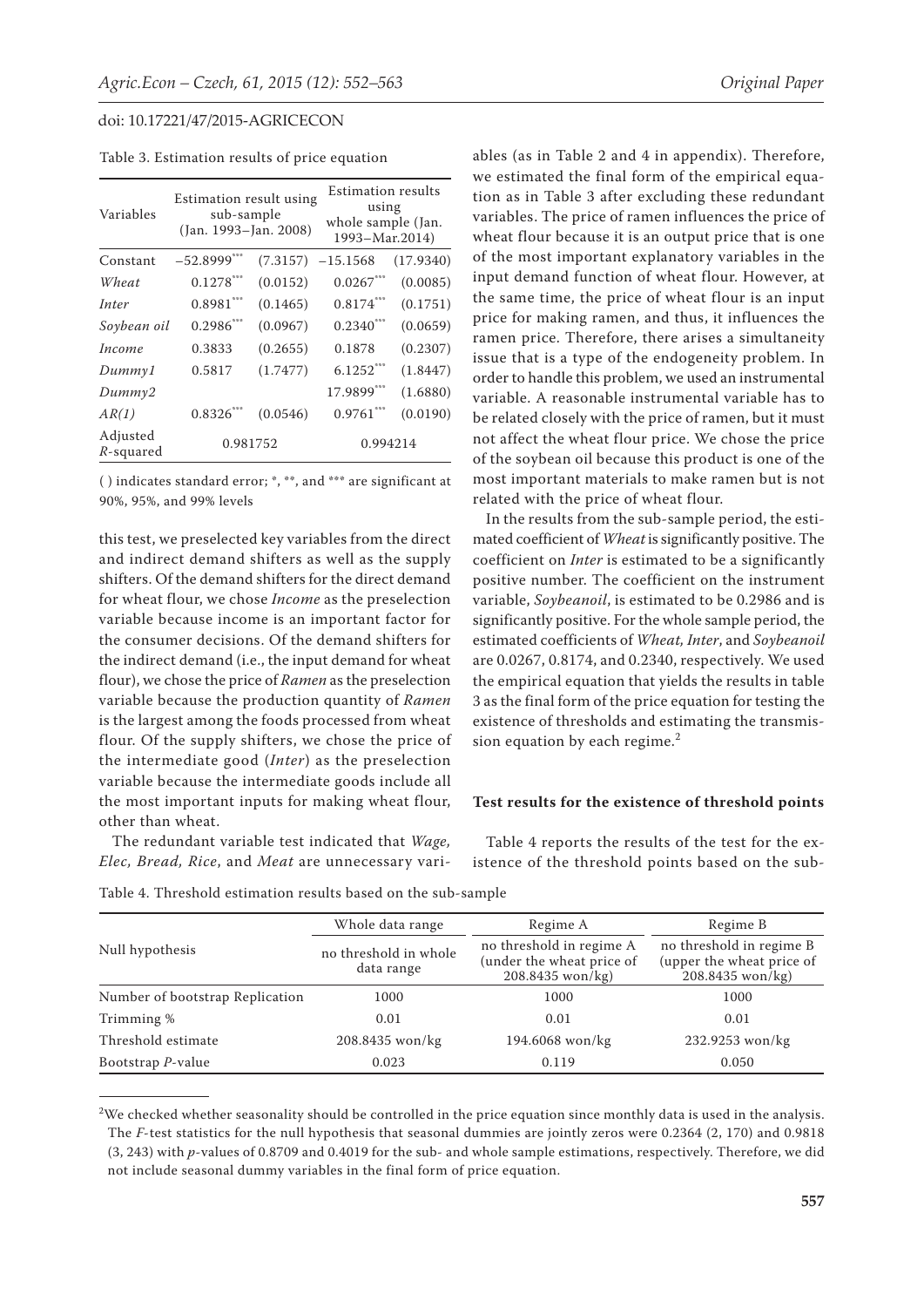|                                 | Whole data range                 | Regime A                                                             |  |
|---------------------------------|----------------------------------|----------------------------------------------------------------------|--|
| Null hypothesis                 | no threshold in whole data range | no threshold in regime A (under a<br>wheat price of 464.0359 won/kg) |  |
| Number of bootstrap replication | 1000                             | 1000                                                                 |  |
| Trimming %                      | 0.01                             | 0.01                                                                 |  |
| Threshold estimate              | 464.0359 won/kg                  | 344.2669 won/kg                                                      |  |
| Bootstrap P-value               | 0.001                            | 0.077                                                                |  |

Table 5. Threshold estimation results of whole sample (Jan. 1993–Mar. 2014)

sample from January 1993 to January 2008. First, we checked the existence of the threshold under the null hypothesis of no threshold. The number of the bootstrap replications was set as 1000 and the trimming percentage was set by 0.01, following the econometric procedures in Hansen (2000). The threshold point is identified as 208.8435 won/kg and the test results indicate that the existence of a threshold at this point is significant.

We then divided the sample into two regimes based on the estimated threshold point of 208.8435 won per kg. Regime A is the data range in which the wheat price is lower than the 208.8435 won/kg and Regime B is the data range in which the wheat price is higher than the 208.8435 won/kg. We estimated the threshold point again using the data in Regime A and the null hypothesis of no threshold cannot be rejected. Thus, we concluded that there is no threshold point in Regime A. In addition, we tested for the existence of a threshold in Regime B. The estimated threshold is 232.9253 won/kg. Based on this, we finally divided the data from the sub-sample covering January 1993–January 2008 into three regimes. Regime 1 represents the period when the imported wheat price was less than 208.8435 won/kg. Regime 2 is the period when the

Table 6. Price equation of each regime using sub-sample

imported wheat price was between 208.8435 won/ kg and 232.9253 won/kg. Lastly, Regime 3 is the period when the imported wheat price was more than 232.9253 won/kg.

The same procedure was applied to the whole sample from January 1993 to March 2014. Table 5 presents the threshold estimation results. For the whole data range, the estimated threshold is identified as 464.0359 won/kg. The estimated threshold wheat price of 464.0359 won/kg is at a relatively very high level. Thus, only 15 observations are included in the regime above this threshold, which suggests that the estimation and test results would be devoid of the firm statistical grounds. Therefore, we checked only the existence of threshold in the regime (Regime A in Table 5) under the wheat price of 464.0359 won per kg. The estimated threshold point in this regime is identified as 344.2669 won/ kg. Based on these results, we finally divided the whole sample period into three regimes. Regime 1 is the period when the imported wheat price was less than 344.2669 won/kg. Regime 2 represents the period when the imported wheat price was between 344.2669 won/kg and 464.0359 won/kg. Regime 3 is the period when the imported wheat price was more than 464.0359 won/kg.

| Variables                                                                                         |             | Regime 1<br>$(P_{w} < 208.84)$ |             | Regime 2<br>$(208.84 < P_w < 232.92)$ | Regime 3<br>$(P_w > 232.92)$ |          |
|---------------------------------------------------------------------------------------------------|-------------|--------------------------------|-------------|---------------------------------------|------------------------------|----------|
| Constant                                                                                          | 31.4372     | (15.9581)                      | 65.0170     | (68.9396)                             | $-10.4986$ (34.2843)         |          |
| Wheat                                                                                             | $-0.0008$   | (0.0113)                       | $0.1351^*$  | (0.0718)                              | $0.2078***$                  | 0.0175)  |
| Income                                                                                            | 0.0811      | (0.0990)                       | $-0.3922$   | (0.3717)                              | $-1.6849$                    | (1.7928) |
| Inter                                                                                             | 0.1396      | (0.1660)                       | $-0.2227$   | (0.4969)                              | $-0.7355$                    | (0.7769) |
| Soybean oil                                                                                       | $0.1156***$ | (0.0545)                       | 0.0322      | (0.2439)                              | $1.2890$ <sup>***</sup>      | 0.3994)  |
| AR(1)                                                                                             | $0.9926***$ | (0.0056)                       | $0.9805***$ | (0.0397)                              | $-0.0345$                    | (0.2644) |
| Adjusted R-squared                                                                                |             | 0.9976                         |             | 0.9662                                | 0.9428                       |          |
| Elasticity of wheat flour price with respect to<br>wheat price at the mean values for each prices |             |                                |             | 0.4972                                | 0.7374                       |          |

( ) indicates standard error; \*, \*\*, and \*\*\* are significant under 90%, 95%, and 99% confidence intervals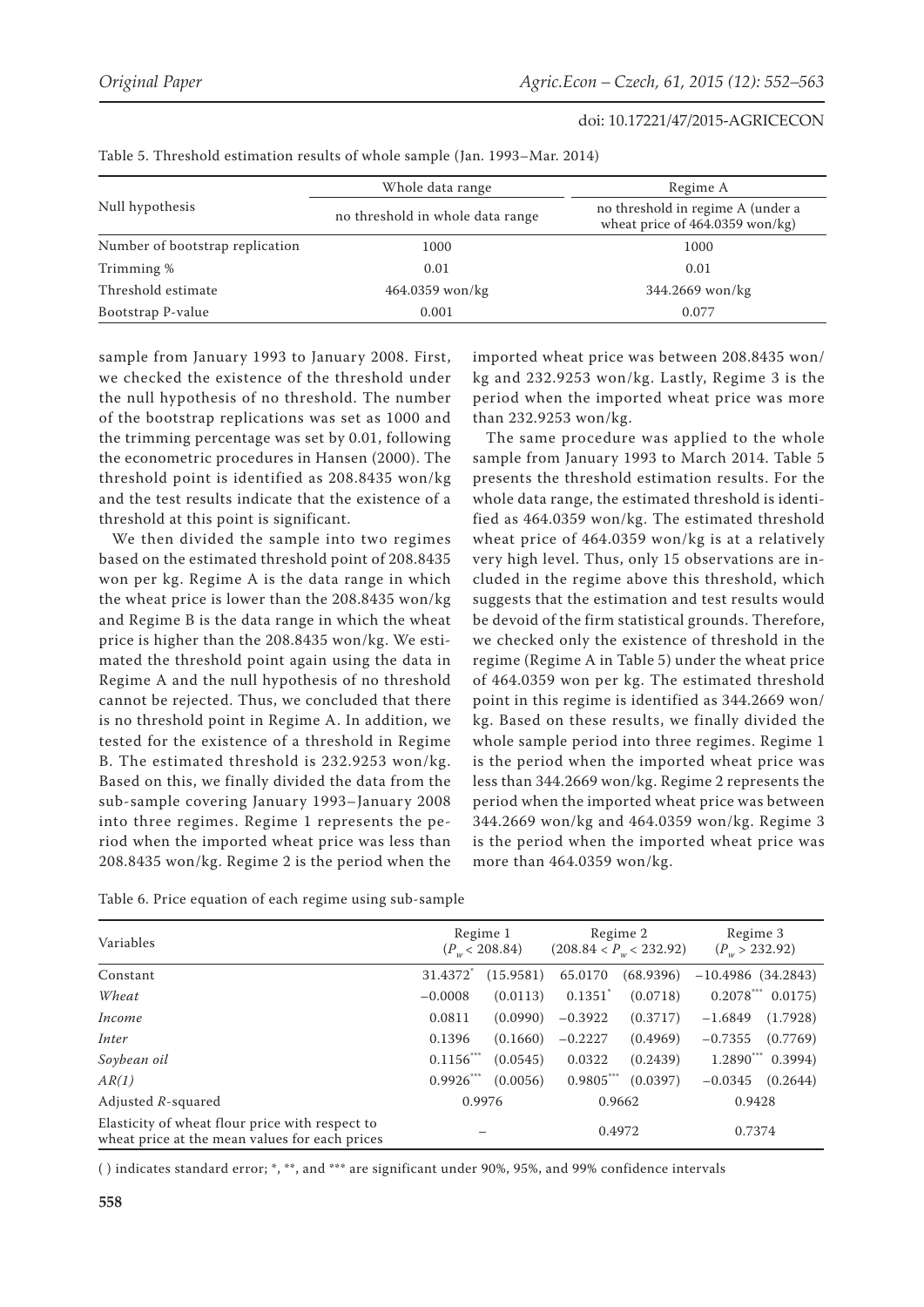| Variables                                                                                         | Regime 1<br>$(P_{\ldots} < 344.26)$ |          | Regime 2<br>$(344.26 < P_w < 464.03)$ |           | Regime 3<br>$(P_w > 464.03)$ |           |
|---------------------------------------------------------------------------------------------------|-------------------------------------|----------|---------------------------------------|-----------|------------------------------|-----------|
| Constant                                                                                          | $-45.0704$ <sup>*</sup>             | (4.8917) | 204.6912***                           | (21.7893) | 61.1925                      | (50.9954) |
| Wheat                                                                                             | $0.0616***$                         | (0.0115) | $0.0850***$                           | (0.0242)  | $0.1852***$                  | (0.0527)  |
| Income                                                                                            | 0.1295                              | (0.1789) | $-0.5601$                             | (0.3389)  | 6.1926                       | (1.9709)  |
| Inter                                                                                             | 1.0668                              | (0.1009) | $-1.4695***$                          | (0.1843)  | 0.7435                       | (0.5031)  |
| Soybean oil                                                                                       | $0.1859***$                         | (0.0692) | 0.2303                                | (0.1512)  | $-1.2489$ ***                | (0.4051)  |
| AR(1)                                                                                             | $0.8479***$                         | (0.0406) | $0.4420$ ***                          | (0.0963)  | $-0.3613$                    | (0.4374)  |
| Adjusted R-squared                                                                                | 0.9925                              |          | 0.8177                                |           | 0.5960                       |           |
| Elasticity of wheat flour price with respect to<br>wheat price at the mean values for each prices | 0.2262                              |          | 0.3085                                |           | 0.8191                       |           |

| Table 7. Price equation of each regime using the whole sample |  |  |  |
|---------------------------------------------------------------|--|--|--|
|---------------------------------------------------------------|--|--|--|

( ) indicates standard error; \*, \*\*, and \*\*\* are significant under 90%, 95%, and 99% confidence intervals

#### **Estimation results of threshold equations**

We estimated the price equations in three regimes based on the results of the threshold estimations. Table 6 shows the estimation results of the price equation using the sub-sample. In Regime 1, in which the imported wheat price is lower than 208.84 won per kg, the price of the imported wheat is estimated to have no influence on the domestic wheat flour price. The price of soybean oil and *AR(1)* term are the only factors that have significant impacts on the wheat flour price.

Estimation results using the data in Regime 2, in which the imported wheat price is between 208.84 won per kg and 232.92 won/kg, differ from those for Regime 1. In Regime 2, the estimated coefficient on the wheat price is 0.1351 and statically significant at the 10% level. The coefficient of *AR(1)* is estimated to be significantly positive. In Regime 3, in which the wheat price is more than the second threshold of 232.92 won per kg, the coefficient on the wheat price is estimated as 0.2078, which is statistically significant at the 1% level. In addition, the soybean oil price is estimated to be significant.

These estimation results imply that each regime has different price transmission effects between the imported wheat and domestic wheat flour prices. The transmission effect is more powerful in Regime 3 than in Regime 2 and there is no price transmission effect between the input price of wheat and the output price of wheat flour in Regime 1.

The estimation results based on the whole sample are similar to those of the subsample. Table 7 reports the estimation results on the data from January 1993 to March 2014. In Regime 1, in which the imported wheat price is lower than 344.26 won/kg, the estimated coefficient on the wheat price is estimated to be 0.0616, which is significant at the 1% level. In addition, the soybean oil price and the *AR(1)* term are estimated to be significant. In Regime 2, in which the price of the imported wheat is between 344.26 won/kg and 464.03 won/kg, the coefficient on the wheat price is estimated be 0.0850 and is statistically significant. The coefficient on the wheat price is estimated to be 0.1852 and is significant in Regime 3, which is the highest level of wheat price. The coefficients on the wheat price across each regime imply that the price transmission effect between the imported wheat and domestic wheat flour become stronger when the imported wheat price rises.

Across the estimation results based on the sub- and whole sample, wheat price is found to be more transmitted to the wheat flour price at the regimes where the wheat prices are higher. This result implies that the wheat flour producers may consider the specific levels of wheat price as reference points and charge higher price if the wheat price becomes higher than each specified reference point. We calculated the elasticity of wheat flour price with respect to the price of wheat at the mean values as indicated in the last rows in tables 6 and 7, since the units of the prices of wheat flour and wheat are different one each other and thus the estimated coefficient on wheat price does not deliver the explicit meaning directly. As illustrated, the elasticities become greater at the regimes of higher wheat prices. For example, the elasticities based on the estimation results from the whole sample are derived as 0.2262, 0.3075 and 0.8191 for regime 1, 2 and 3, respectively. In other words, one percent increase in wheat price results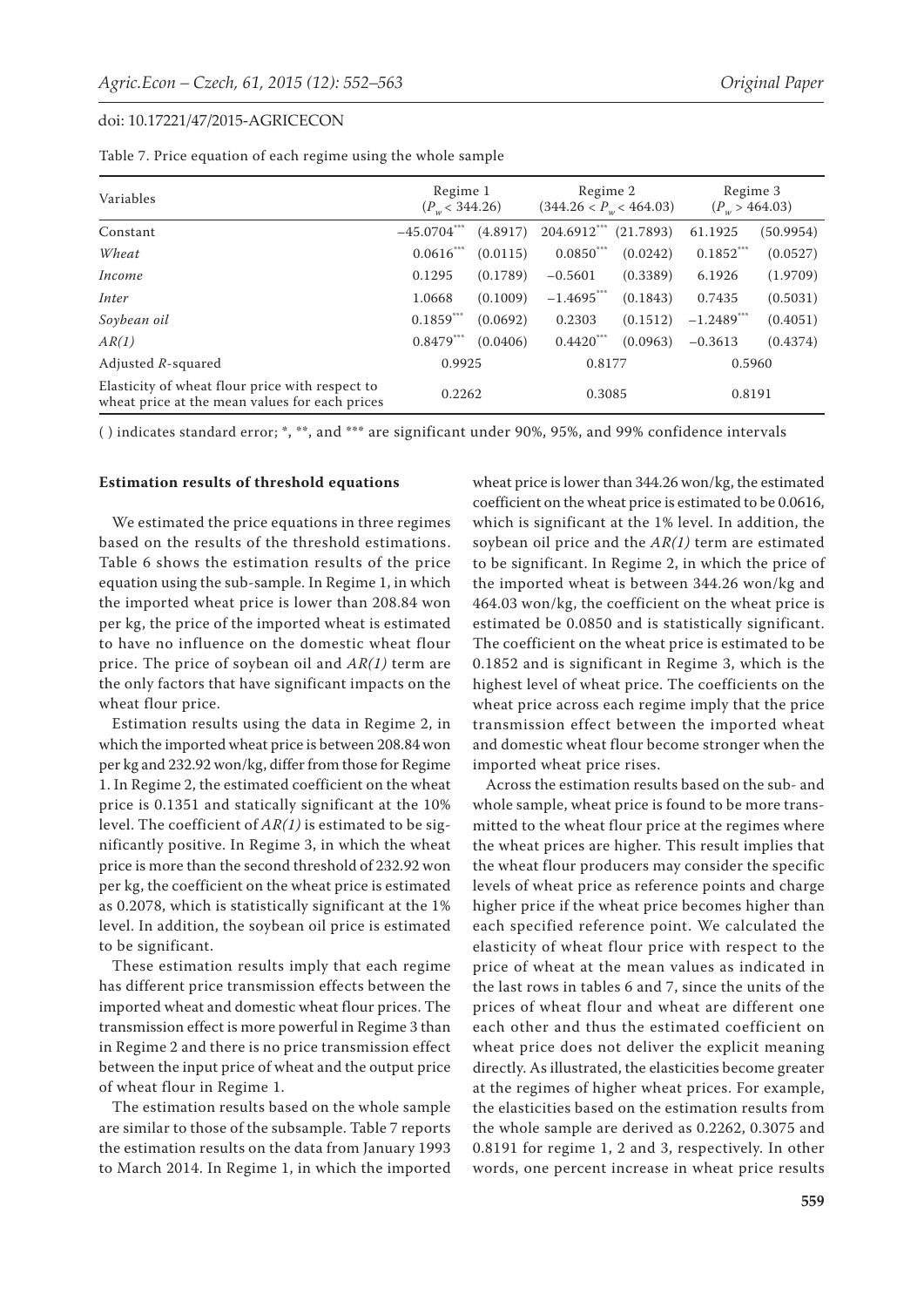

Figure 2. Price transmission in each regime

in 0.2262 percent increase in wheat flour price when the wheat price is below 344.26 kg/won. However, one percent increase in the wheat price results in 0.3075 and 0.8191 percent increases in the wheat flour price when wheat price is between 344.26 kg/won and 464.03 won/kg, and greater than 464.03 won/kg.

Different price transmission effects in each regime can be expressed by Figure 2. In the figure, the x-axis represents the input price of the imported wheat and the *y*-axis represents the output price of the domestic wheat flour. The *x*-axis is divided by three regimes based on the estimated threshold points. In the left graph, which indicates the results of the subsample, there is no significant relationship between the prices of input and output in Regime 1, which has the lowest level of input price. There are positive relationships between the input and output prices in Regimes 2 and 3, and the relationship is stronger in Regime 3 than in Regime 2. In the right graph, which indicates the results for the whole sample, there are significant positive relationships in all three regimes and the relationship grows stronger when the level of input price rises.

A comparison of the right and left graphs in Figure 2 provides some information about the impacts of the price spike in 2008 and the associated pricesetting behaviour of the wheat flour processers. First, wheat prices above the upper threshold point of 464.03 won per kg (i.e., wheat prices in Regime 3 in the right graph) are observed only in the period after 2008; in addition, the prices of wheat in the range of 344.26 won/kg to 464 won/kg (i.e., wheat prices in Regime 2 in the right graph) are also observed only in the period after 2008. These results imply that the price transmission effects from wheat to wheat flour have become stronger in the recent years than in the past periods. Second, the threshold points of wheat prices 208.84 won/kg and 232.92 won/kg are no longer statistically significant in the whole sample period, and therefore, do not appear in the right graph in Figure 2. This suggests that the structure of price transmission has changed, and thus, the critical points of the wheat price that previously determined the APT have become meaningless as a result of the impacts of the recent increase in the international wheat price.

# **SUMMARY AND CONCLUSIONS**

In order to derive the evidence of the asymmetric price transmission of which the perspective is different from prior studies, we employed the threshold estimation for the price relationship between the imported wheat and the wheat flour prices. We estimated the exact level of threshold points of the imported wheat that have different impacts on the Korean wheat flour price. In constructing our price equation for the wheat flour, we identified both the demand and supply shifters that can significantly influence the wheat flour price and we controlled for the endogeneity problem.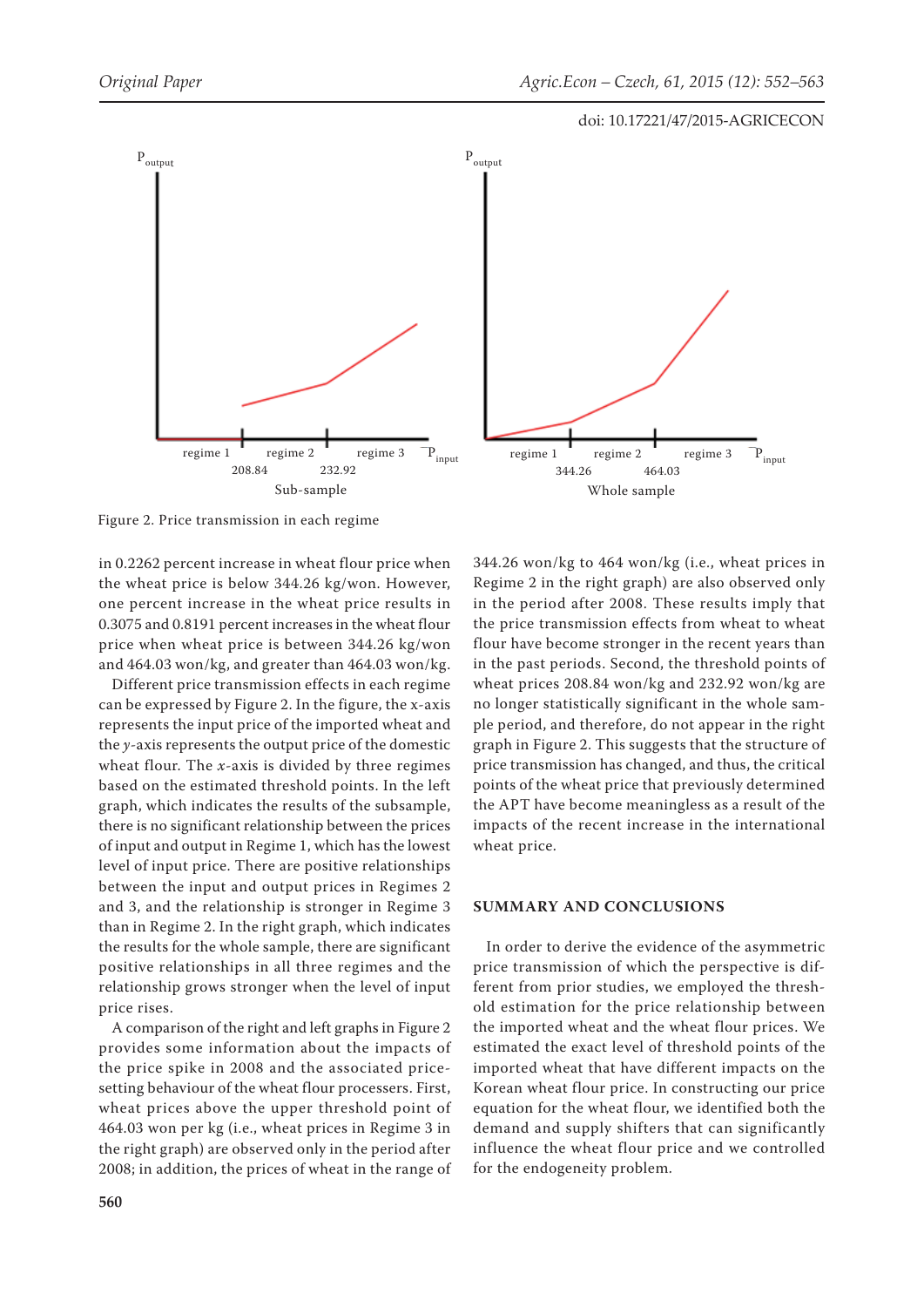Because there was a big spike in the world grain prices in 2008, we used two sample periods for the threshold estimation in order to evaluate the influence of the 2008 price shock. The sub-sample includes data from January 1993 to January 2008 and the whole sample includes data from January 1993 to March 2014. Our empirical estimations proved the main hypothesis of this study, namely, that the impact of the input price on output price is stronger at higher levels of the input price. In the sub-sample, the price transmission effect from the imported wheat to the domestic wheat flour in Regime 3, in which the wheat prices are highest among the three regimes, is larger than that in Regime 2. In the whole sample, the price transmission effect in Regime 3 is larger than that in Regime 2, and that of Regime 2 is larger than that in Regime 1.

Some studies point out that the existence of the APT is a natural phenomenon in the food industry because of the transaction and marketing costs. However, the APT can be caused by different reasons, such as the market failure, the existence of the monopoly power, menu costs, or asymmetric inventory costs. In Korea, wheat flour is processed by three major companies. This suggests that the market power hypothesis would be a plausible explanation for the ATP in the wheat flour price. However, the analysis of this issue needs a more elaborate modelling, and thus, the relevant empirical estimation has to be pursued in future studies.

There are some policy implications resulting from the existence of threshold points in the wheat price and the APT in the price relationship between wheat and wheat flour. As discussed, the wheat products are among the most important staple foods in Korea, thus, the Korean government has monitored the prices of wheat flour, bread, ramen, and so on, in order to evaluate the impacts of changes in these prices on the food expenditure of households. The present study indicates that the price of wheat flour is affected by the wheat price differently, based on the level of the wheat price. This implies that monitoring the wheat price is very important for evaluating the consumer expenditure on food. If the government wants to implement a policy that influences the prices of wheat products, the threshold points identified in this study may be an important reference level.

Generally the output price is mostly influenced by the input price as in the previous studies and the present analysis, however, there could be the factors that significantly impact the output price other than the input price. By reflecting these other influencing factors in the wheat flour price equation, the present study extends the applications of the APT analysis. However, the output price is asymmetrically transmitted not only from the input price but also from the influencing factors such as the demand and supply shifters. This suggests that there exist more room for differentiating multiple regimes based on the input price as well as the demand and supply shifters. This would be one of the future research directions in developing more general model of APT.

# **Appendix I. Estimation results of price quations and the redundant variable test**

| Table 1A. Estimation results of the initial and second   |
|----------------------------------------------------------|
| (equation excluding redundant variables) price equations |
| using the sub-sample (Jan. 1993–Jan. 2008)               |

| Variables             | Model 1                    | Model 2                   |
|-----------------------|----------------------------|---------------------------|
| Constant              | $-40.9502$ ***<br>(9.3057) | $-46.4145***$<br>(7.6497) |
| Wheat                 | $0.1384***$<br>(0.0146)    | $0.1393***$<br>(0.0149)   |
| Wage                  | $-0.0516$<br>(0.1064)      |                           |
| Inter                 | $0.7143***$<br>(0.2262)    | $0.6009***$<br>(0.2186)   |
| Elec                  | $-0.0987$<br>(0.2092)      |                           |
| Ramen                 | 0.4833**<br>(0.1862)       | 0.4635<br>(0.1509)        |
| Bread                 | $-0.0537$<br>(0.1799)      |                           |
| Income                | 0.3096<br>(0.2675)         | 0.2622<br>(0.2653)        |
| Rice                  | $-0.0908$<br>(0.2092)      |                           |
| Meat                  | 0.1301<br>(0.1218)         |                           |
| Dummy1                | 3.2431<br>(1.9317)         | 3.2508<br>(1.8652)        |
| AR(1)                 | $0.7480$ ***<br>(0.0675)   | $0.8139***$<br>(0.0571)   |
| <i>R</i> -squared     | 0.982809                   | 0.982321                  |
| Adjusted R-squared    | 0.981684                   | 0.981708                  |
| Akaike info criterion | 4.529317                   | 4.501769                  |

( ) indicates standard error; \*, \*\*, and \*\*\* are significant at 90%, 95%, and 99% levels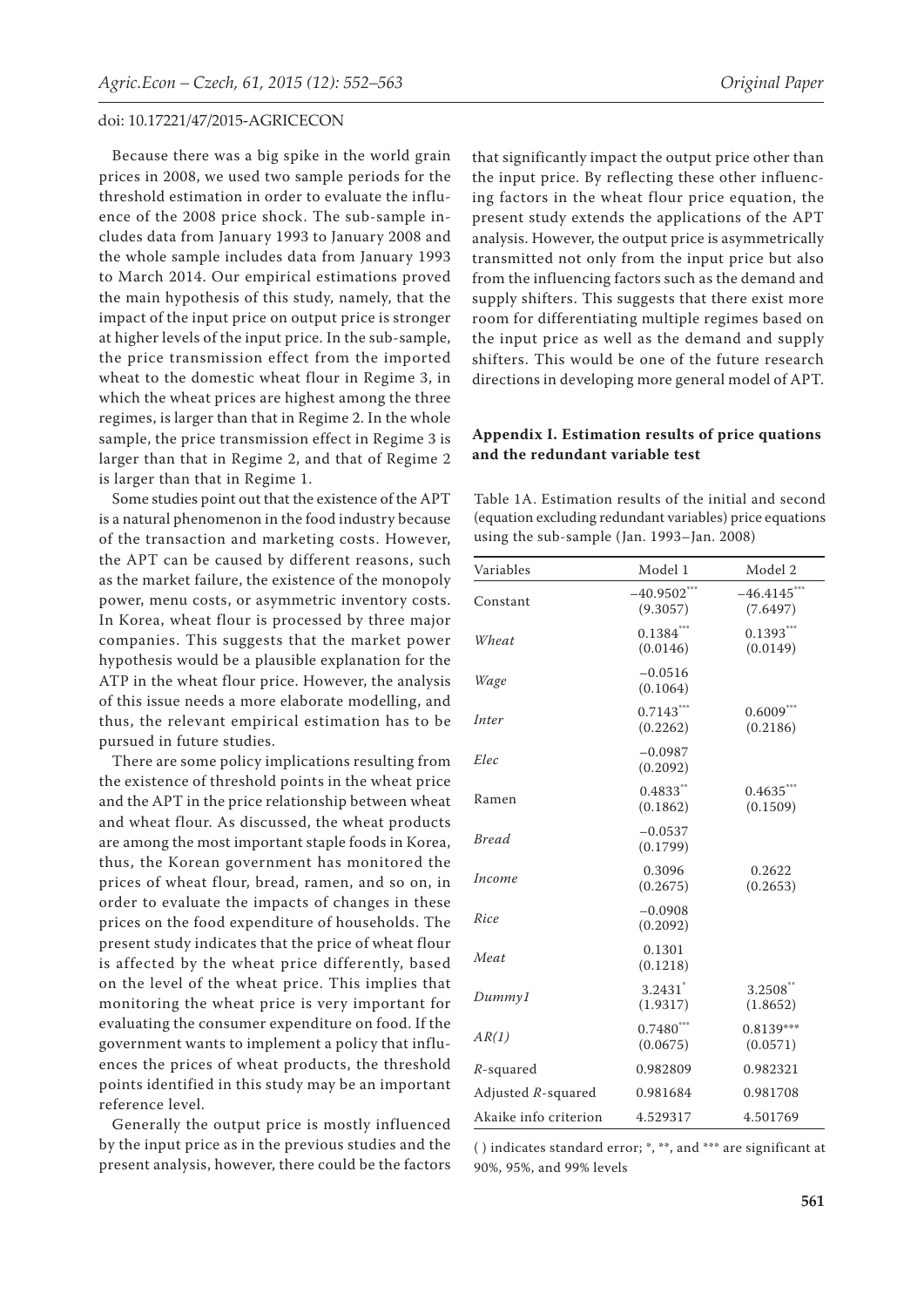| Table 2A. Redundant variable test using the sub-sample |  |  |
|--------------------------------------------------------|--|--|
|--------------------------------------------------------|--|--|

| Redundant variables: Bread, Wage, Meat, Rice, Elec |          |         |             |
|----------------------------------------------------|----------|---------|-------------|
|                                                    | Value    | Df      | Probability |
| <i>F</i> -statistic                                | 0.954350 | (5.168) | 0.4475      |
| Likelihood ratio                                   | 5.041330 | 5       | 0.4109      |

The null hypothesis is *that Bread, Wage, Meat, Rice,* and *Elec* are redundant variables. This hypothesis is not rejected, as indicated by *F*-test and Likelihood ratio test.

Table 3A. Estimation results of the initial and second (equation excluding redundant variables) price equations using the sub-sample (Jan. 1993–Mar. 2014)

| Variables          | Model 1                    | Model 2                    |
|--------------------|----------------------------|----------------------------|
| Constant           | $-42.8752***$<br>(10.2790) | $-43.7698$ ***<br>(8.1177) |
| Wheat              | $0.0301***$<br>(0.0008)    | $0.0297***$<br>(0.0087)    |
| Wage               | $-0.1161$<br>(0.0819)      |                            |
| Inter              | $0.8170***$<br>(0.1620)    | $1.0007***$<br>(0.1530)    |
| Elec               | 0.1697<br>(0.1085)         |                            |
| Ramen              | 0.1851<br>(0.1862)         | 0.3339***<br>(0.1175)      |
| <b>Bread</b>       | 0.0290<br>(0.1590)         |                            |
| Income             | 0.1593<br>(0.2367)         | 0.1734<br>(0.1530)         |
| Rice               | $-0.0248$<br>(0.1192)      |                            |
| Meat               | 0.0416<br>(0.0889)         |                            |
| Dummy1             | $7.2285$ ***<br>(1.8805)   | 6.1939***<br>(1.8645)      |
| Dummy2             | 19.5963***<br>(1.7639)     | 18.7704***<br>(1.7424)     |
| AR(1)              | $0.8893***$<br>(0.0343)    | $0.9148***$<br>(0.0307)    |
| Adjusted R-squared | 0.994025                   | 0.993931                   |

( ) indicates standard error; \*, \*\*, and \*\*\* are significant under 90%, 95%, and 99% confidence intervals

| Table 4A. Redundant variable test using the whole sample |  |
|----------------------------------------------------------|--|
|----------------------------------------------------------|--|

| Redundant variables: Bread, Wage, Meat, Rice, Elec |          |         |             |
|----------------------------------------------------|----------|---------|-------------|
|                                                    | Value    | Df      | Probability |
| <i>F</i> -statistic                                | 1.770350 | (5,241) | 0.1196      |
| Likelihood ratio                                   | 9.161987 | 5       | 0.1028      |

## doi: 10.17221/47/2015-AGRICECON

# **Appendix II. Threshold regression model and estimation procedure**

The threshold regression model in Hansen (2000) takes the form of  $y_i = \theta' x_i + \delta'_{n} x_i (\gamma) + e_i$ , where the dummy variable is  $d_i(\gamma) = \{q_i \leq \gamma\}$ . To express this equation in matrix notation, we can define the  $n \times 1$ vectors Y and e by stacking the variables  $Y_i$  and  $e_i$  and the  $n \times m$  matrices  $X$  and  $X$ <sub>γ</sub> by stacking the vectors *X*<sup>*l*</sup> and *X*<sub>*i*</sub>(γ)<sup>*'*</sup>. Then we can obtain *Y* = *X*θ + *X*<sub>γ</sub>δ<sub>*n*</sub> + *e.* When we let the following be the sum of squared errors function, then by definition the LS estimators  $\hat{\theta}$ ,  $\hat{\delta}$ ,  $\hat{\gamma}$  jointly minimize the following equation.

*S<sub>n</sub>*(θ,δ,γ) =  $(Y - X\theta - X_{\gamma}\delta)'(Y - X\theta - X_{\gamma}\delta)$ 

The concentrated sum of squared errors function can be expressed by

 $S_n(\gamma) = S_n(\hat{\theta}(\gamma), \hat{\delta}(\gamma), \gamma) = Y'Y - Y'X_{\gamma}^*(X_{\gamma}^{*'}X_{\gamma}^{*})^{-1}X_{\gamma}^{*'}Y.$ 

Finally, the significant threshold  $\hat{\gamma}$  can be derived by finding out the level that minimizes the abovementioned equation. It can be expressed by  $\hat{\gamma} = argmin S_n(\gamma)$ .

# **REFERENCES**

- Abdulai A. (2000): Spatial price transmission and asymmetry in the Ghanaian maize market. Journal of Development Economics, 63: 327–349.
- Abdulai A. (2002): Using threshold cointegration to estimate asymmetric price transmission in the Swiss pork market. Applied Economics, 34: 327–349.
- Ahn B., Kim T.H. (2008): Test for asymmetric price transmission between producer and consumer prices of major agricultural products. Korean Journal of Agricultural Economics, 49: 77–95.
- Azzam A.M. (1999): Asymmetry and rigidity in farm-retail price transmission. American Journal of Agricultural Economics, 81: 525–533.
- Bailey D.Y., Brorsen B.W. (1989): Price asymmetric in spatial fed cattle markets. Western Journal of Agricultural Economics, 14: 246–252
- Bettendorf L., Verboven F. (2000): Incomplete transmission of coffee bean prices: evidence from the Dutch coffee market. European Review of Agricultural Economics, 27: 1–16.
- Borenstein S., Cameron C., Gilbert R. (1997): Do gasoline prices respond asymmetrically to crude oil prices? Quarterly Journal of Economics, 112: 305–339.
- Boyd M.S., Brorsen B.W. (1988): Price asymmetry in the US pork marketing channel. North Central Journal of Agricultural Economics, 10: 103–109.